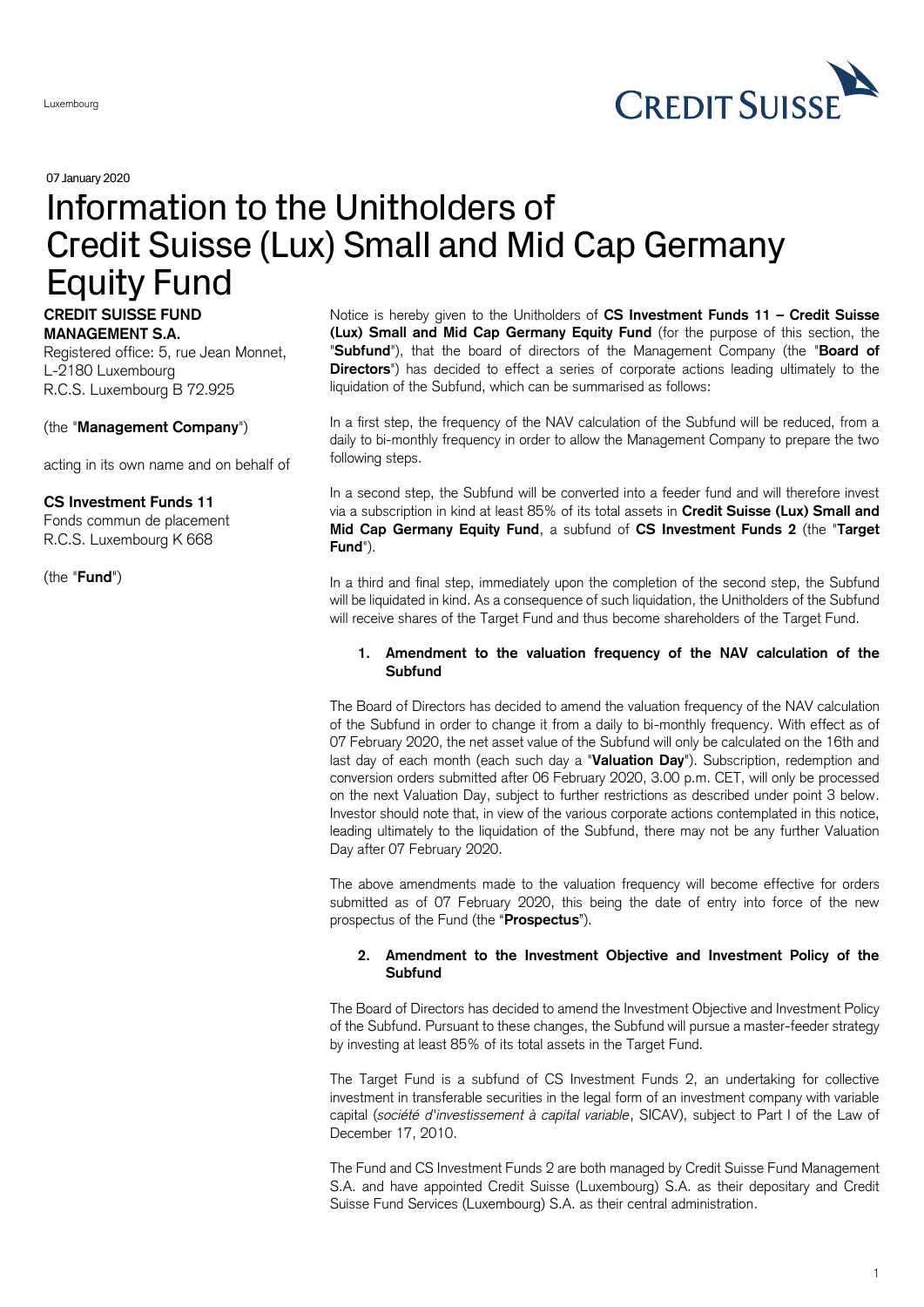The amended Investment Objective and Principles of the Subfund and the Investment Objective and Principles of the Target Fund read as follows:

#### **Investment Objective of the Subfund and of the Target Fund**

The objective of the Subfund and of the Target Fund is to achieve the highest possible return in Euros (Reference Currency), while taking due account of the principle of risk diversification, the security of the capital invested, and the liquidity of the assets. The Subfund is actively managed aiming to outperform the return of the MDAX (NR) Index.

## **Investment Principles of the Subfund**

In order to realize its investment objective, the Subfund pursues a master-feeder strategy. At least 85% of the Subfund's total assets shall be invested in Credit Suisse (Lux) Small and Mid Cap Germany Equity Fund, a subfund of CS Investment Funds 2 (the "Target Fund").

CS Investment Funds 2 is an undertaking for collective investment in transferable securities in the legal form of an investment company with variable capital (société d'investissement à capital variable, SICAV), subject to Part I of the Law of December 17, 2010. It has appointed Credit Suisse Fund Management S.A. as its management company.

The Subfund may hold up to 15% of its total net assets in liquid assets in the form of sight and time deposits with first-class financial institutions and money-market instruments which do not qualify as transferable securities and have a term to maturity not exceeding 12 months, in any convertible currency.

#### **Investment Principles of the Target Fund**

At least two-thirds of the Target Fund's net assets are invested in equities and other equitytype securities and rights (American depository receipts [ADRs], global depository receipts, profit-sharing certificates, participation certificates, dividend rights certificates, etc.) of small and medium-sized companies which are domiciled or conduct the bulk of their business activities in Germany.

Small and medium-size companies are defined as all companies which are not contained in the DAX®.

For hedging purposes, and in the interest of the efficient management of the portfolio as well as for the implementation of the investment strategy the aforementioned investments may also be effected by way of derivatives, provided the limits set out in Chapter 6, "Investment Restrictions" of the prospectus of the Target Fund are observed. Derivatives may be linked to security baskets or indices and shall be chosen in accordance with Art. 9 of the Grand-Ducal Decree of February 8, 2008.

The Target Fund may invest up to one third of its net assets in equities and equity-type securities of companies not fulfilling the above requirements, cash, sight and time deposits, money market instruments, fixed income securities, which may include, but not limited to, bonds, notes, and similar fixed and variable interest rate securities, discounted securities issued by public, private and semi-private issuers worldwide.

The Target Fund may – subject to the investment principles set out above – invest up to 10% of its net assets in structured products (certificates, notes) on equities, equity-type securities, equity baskets and equity indices that are sufficiently liquid and are issued by first-class banks (or by issuers that offer investor protection comparable to that provided by first-class banks). These structured products must qualify as securities pursuant to Art. 41 of the Law of December 17, 2010. Moreover, these structured products must be valued regularly and transparently on the basis of independent sources. Structured products must not entail any leverage effect. As well as satisfying the regulations on risk spreading, the equity baskets and equity indices must be sufficiently diversified.

Furthermore, to hedge currency risks and to gear its assets to one or more other currencies, the Target Fund may enter into forward foreign exchange and other currency derivatives in accordance with section 3 of Chapter 6, "Investment Restrictions" of the prospectus of the Target Fund.

The Target Fund will invest at least 51% of its total net assets in Qualifying Equity Instruments.

## **Unit Classes**

The Units of the Subfund will be invested in the following share classes of the Target Fund: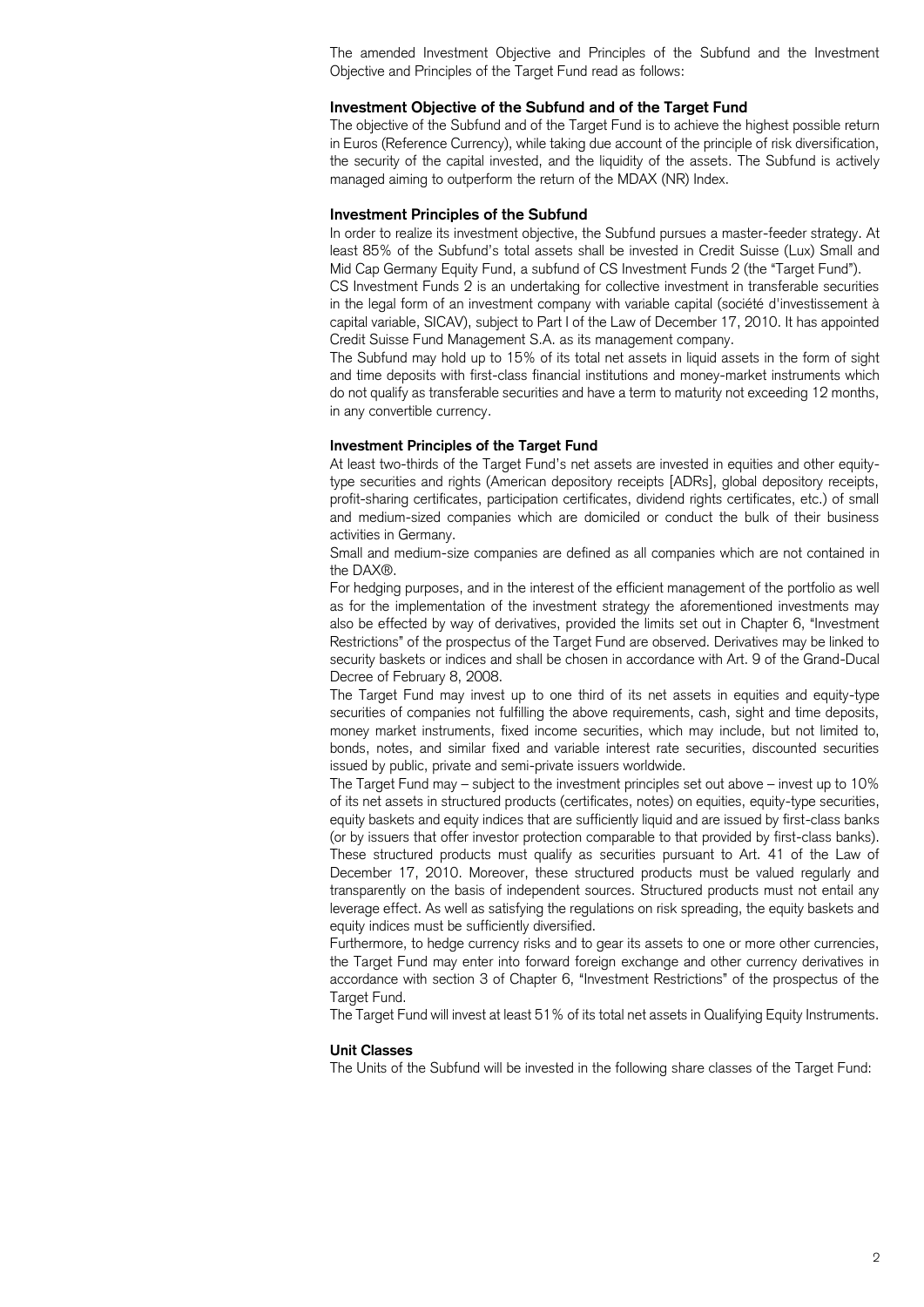# **Subfund**

## **CS Investment Funds 11**

**Credit Suisse (Lux) Small and Mid Cap Germany Equity Fund**

| <b>Class</b>  | <b>ISIN</b>  | <b>Maximum</b> | <b>Ongoing</b>            | <b>Synthetic Risk Performance</b> |     |
|---------------|--------------|----------------|---------------------------|-----------------------------------|-----|
| (Currency)    |              | Management     | charge (as per and Reward |                                   | Fee |
|               |              | Fee $(p.a.)$   | the KIID)                 | <b>Indicator</b>                  |     |
| <b>B</b> EUR  | LU0052265898 | 1.92%          | 1.85%                     |                                   | n/a |
| <b>EB EUR</b> | LU0492887194 | 0.90%          | 1.11%                     |                                   | n/a |
| <b>IB EUR</b> | LU0108803940 | $0.90\%$       | 1.15%                     |                                   | n/a |
| <b>UB EUR</b> | LU1144402481 | 1.50%          | 1.24%                     |                                   | n/a |

## **Target Fund**

**CS Investment Funds 2**

## **Credit Suisse (Lux) Small and Mid Cap Germany Equity Fund**

| <b>Class</b>  | <b>ISIN</b>        | Maximum      | <b>Ongoing</b>          | <b>Synthetic Risk Performance</b> |     |
|---------------|--------------------|--------------|-------------------------|-----------------------------------|-----|
| (Currency)    |                    | Management   | charge <sup>*</sup> (as | and Reward                        | Fee |
|               |                    | Fee $(p.a.)$ | per the KIID)           | Indicator                         |     |
| <b>B</b> EUR  | LU2066958898 1.92% |              | 1.85%                   |                                   | n/a |
| <b>EB EUR</b> | LU20669585420.90%  |              | 1.11%                   |                                   | n/a |
| <b>IB EUR</b> | LU20669586250.90%  |              | 1.15%                   |                                   | n/a |
| <b>UB EUR</b> | LU2066958468 1.50% |              | 1.24%                   |                                   | n/a |

*\*Figures are based on estimated ongoing charges.*

Unitholders of the Subfund should note that the subscription in kind will be effected at the exchange ratio of 1:1, i.e. the issue price of the shares in the Target Fund will be the same as the last calculated NAV per unit of the corresponding unit class of the Subfund.

Unitholders should note that the indicated management fee and ongoing charges of the Subfund reflect the situation prior to the subscription in kind. For the duration of the masterfeeder structure, no management fee will be charged at the level of the Subfund in addition to the management fee charged at the level of the Target Fund. Furthermore, neither the Subfund nor the Target Fund charges a performance fee.

## **Investor Profile**

The Subfund and the Target Fund are suitable for investors with high risk tolerance and a long-term view who wish to invest in a broadly diversified portfolio of small and mid cap companies domiciled in Germany.

PricewaterhouseCoopers, Société coopérative, 2, rue Gerhard Mercator, L-2182 Luxembourg has been appointed by the Board of Directors as the independent auditor in charge of issuing an opinion on the subscription in kind and the number of shares issued in counterpart of this subscription.

The Luxembourg supervisory commission for the financial sector, the *Commission de Surveillance du Secteur Financier* or *CSSF* has approved the investment of the Subfund in the Target Fund.

The amendments made to the Prospectus will enter into force as of 13 February 2020. As of this date, the Subfund will invest almost exclusively in shares of the Target Fund.

## **3. Liquidation in Kind of CS Investment Funds 11 – Credit Suisse (Lux) Small and Mid Cap Germany Equity Fund**

The liquidation process of the Subfund will start on 14 February 2020.

No further subscriptions or redemptions of Units will be accepted in the Subfund after 3.00 p.m. CET as from 06 February 2020. A provision of all outstanding debits and any debits that will occur in relation to the liquidation will be made in the Subfund.

PricewaterhouseCoopers, Société coopérative, 2, rue Gerhard Mercator, L-2182 Luxembourg has been appointed by the Board of Directors as independent auditor in charge of issuing an opinion on the Units of the Subfund that will be cancelled as a result of the liquidation of the Subfund.